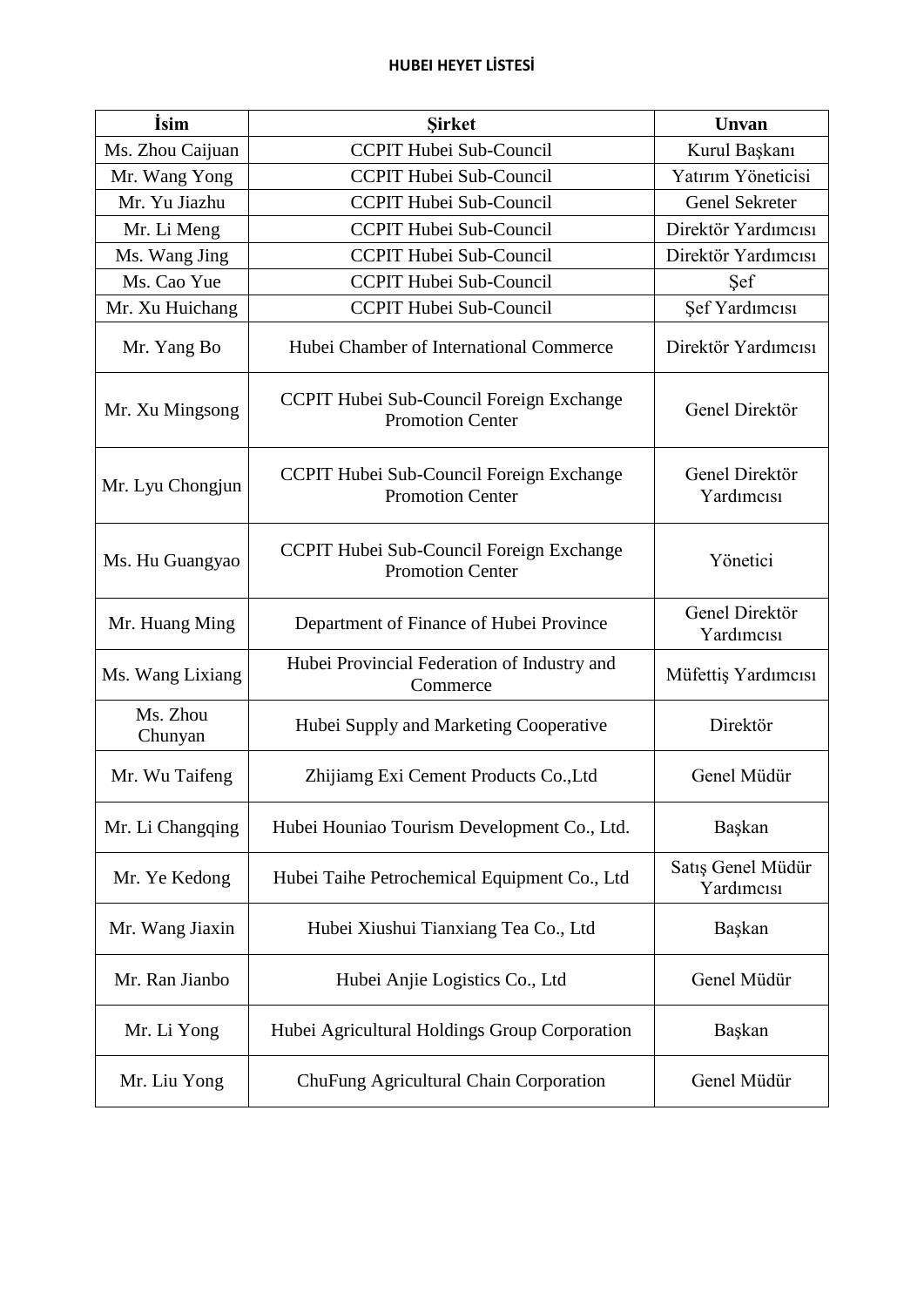| Mr. Xiao<br>Xiaopeng  | <b>Advanced Manufacturing Park Administrative</b><br>Office of Wuhan Economic and Technological<br>Development Zone | Direktör                            |
|-----------------------|---------------------------------------------------------------------------------------------------------------------|-------------------------------------|
| Mr. Xue Aiqiang       | <b>Investment Promotion Bureau of Wuhan Economic</b><br>and Technological Development Zone                          | Direktör                            |
| Mr. Wu Jiang          | <b>Investment Promotion Bureau of Wuhan Wuchang</b><br>District                                                     | Direktör Yardımcısı                 |
| Mr. Wu<br>Guangming   | Wuhan Asia-Europe Logistics Co., Ltd                                                                                | Genel Müdür                         |
| Ms. Long Jiao         | Wuhan Asia-Europe Logistics Co., Ltd                                                                                | Pazarlama Yöneticisi                |
| Mr. Huang Liwei       | Wuhan Optics Vally Asset Management Co.Ltd                                                                          | Genel Müdür                         |
| Mr. Gu Yang           | Wuhan Optics Vally Industry Park Construction &<br><b>Investment Co.Ltd</b>                                         | Genel Müdür<br>Yardımcısı           |
| Ms. Gao Li            | Wuhan Hanyang Municipal Construction Group<br>Corporation                                                           | Yatırım Yöneticisi                  |
| Mr. Fang Zhaohui      | Hubei Jinglun Group                                                                                                 | Kurul Başkanı                       |
| Mr. Li Heng           | Haichuangyun International Development Co.LTD.                                                                      | Stratejik Planlama<br>Direktörü     |
| Ms. Fu Zhongyu        | Wuhan Conciliation Center of China Council for the<br>Promotion of International Trade                              | Kurul Başkan<br>Asistanı            |
| Ms. Duan Lian         | Wuhan Conciliation Center of China Council for the<br>Promotion of International Trade                              | Memur                               |
| Mr. Chen<br>Qingzhong | The People's Government of Qianjiang                                                                                | Belediye Başkan<br>Yardımcısı       |
| Mr. Xiong Feng        | People's Government of Xianning Municipality                                                                        | <b>Genel Sekreter</b><br>Yardımcısı |
| Ms. Li Huaxia         | <b>CCPIT Suizhou</b>                                                                                                | Kurul Başkanı                       |
| Mr. Wang Junjie       | <b>CCPIT Xianning</b>                                                                                               | Kurul Başkan<br>Yardımcısı          |
| Mr. Wang Jin          | <b>CCPIT Yichang</b>                                                                                                | Genel Sekreter                      |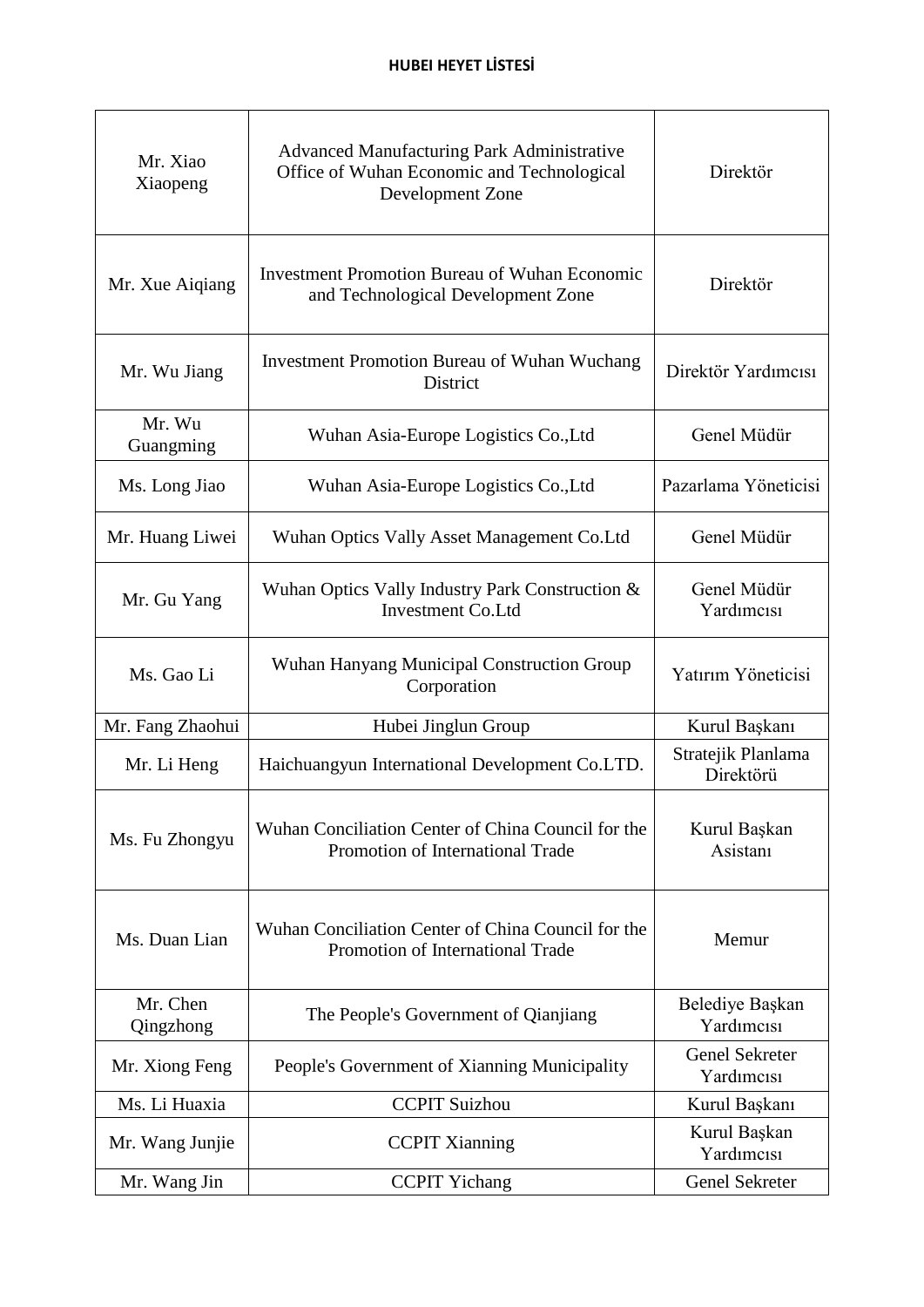## **HUBEI HEYET LİSTESİ**

| Mr. Wang<br>Hongbin  | The People's Government of Yiling District                        | Bölge Müdür<br>Yardımcısı     |
|----------------------|-------------------------------------------------------------------|-------------------------------|
| Mr. Cheng Peng       | Yichang Hi-Tech Development Zone                                  | Genel Direktör<br>Yardımcısı  |
| Mr. Guo Shiming      | Yichang Xiaoxihong Import & Export.co. Ltd                        | Genel Müdür<br>Yardımcısı     |
| Mr. Zhong Anrong     | Yichang Bailihuang Eco Agricultural Tourism<br>Development Co.Ltd | Başkan                        |
| Mr. Bi<br>Xiangsheng | Yichang hui xin phosphate industry & trade co., LTD               | Başkan                        |
| Mr. Chen<br>Minghong | Hubei Yali Clothing Co., Ltd.                                     | Başkan                        |
| Mr. Liu Zhonghu      | Qianjiang Willow Aquatic Food Co., Ltd                            | Genel Müdür                   |
| Mr. Chen Nengxin     | Hubei Xingan Security Group Co., Ltd.                             | Başkan                        |
| Mr. Wang<br>Haoming  | The People's Government of Huanggang                              | Parti Üyesi                   |
| Mr. Hu Wenqi         | The People's Government of Macheng                                | Belediye Başkan<br>Yardımcısı |
| Mr. Wang Jianhua     | <b>Yangxin County Party Committee</b>                             | Sekreter                      |
| Mr. Guo Bo           | People's Government of Xialu District                             | Bölge Şefi                    |
| Mr. Li Guangming     | <b>CCPIT Huangshi</b>                                             | Kurul Başkan<br>Yardımcısı    |
| Mr. Lin Jiuzhan      | Hubei FuTian Agriculture Development Co., Ltd.                    | Genel Müdür                   |
| Mr. Ning Lizheng     | Hubei Dafan Auto Parts Co., Ltd.                                  | Genel Müdür                   |
| Mr. Zhang Jinhua     | Huanggang Yueguolao Farm Products Co., Ltd.                       | Başkan                        |
| Mr. Jin Dongfeng     | Hubei Jinlan Agriculture Development Co., Ltd.                    | Başkan                        |
| Mr. Chen Haijun      | Hubei Dabie Tea House Co., Ltd                                    | Başkan                        |
| Mr. Zhang Qing       | Hubei Longyuan Metallurgical Group Co., Ltd.                      | Genel Müdür                   |
| Mr. Zhao<br>Wanchang | Hubei Aulice Tyre Co., Ltd.                                       | Başkan                        |
| Mr. He Yuping        | Hubei Green Crown Agriculture Co., Ltd.                           | Başkan                        |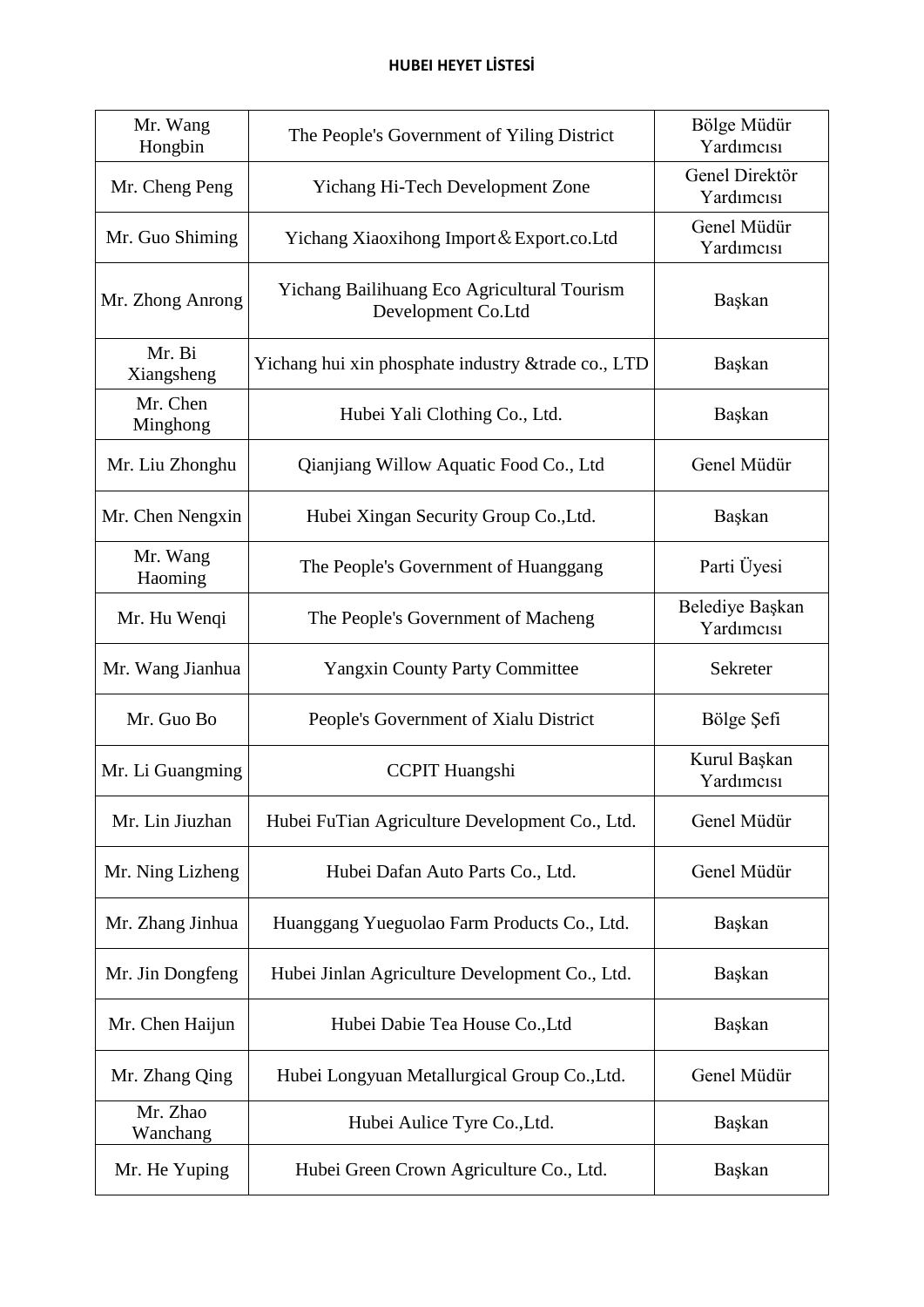| Mr. Cai Xiang        | Hubei Langtianxin Special Medicine Co., Ltd.                  | Başkan                        |
|----------------------|---------------------------------------------------------------|-------------------------------|
| Mr. Zhang Qin        | The People's Congress Standing Committee of<br>Jingzhou       | Direktör Yardımcısı           |
| Ms. Shen Yan         | <b>CCPIT Jingzhou</b>                                         | Kurul Başkan<br>Yardımcısı    |
| Mr. Han Xu           | People's Government of Jiangling County                       | İlçe Başkanı                  |
| Mr. Bian Sanbao      | Hubei Xinhua Plastic Co., Ltd                                 | Başkan                        |
| Mr. Wen Yuxiang      | Wanzhou Fuel Company Limited of Jingzhou                      | Başkan                        |
| Mr. Wang<br>Wencheng | Jingzhou Fengzeyuan Agriculture Technology<br>Co.,Ltd.        | Genel Müdür                   |
| Mr. Yuan Xudong      | Hubei Minhua Modern Agriculture Techology<br>Co.Ltd.          | Başkan                        |
| Mr. Ye Huijun        | Hubei Jiangjing Fire Technology Co., Ltd.                     | Genel Müdür                   |
| Mr. Jiang Shengjie   | Jiangling Huagang Warehouse Logistics Co., Ltd.               | Başkan                        |
| Mr. Bao<br>Hongquan  | Jingzhou Hengquan Industry Co., Ltd.                          | Başkan                        |
| Mr. Xiong Sheng      | Hubei Daily Flourishing Agricultural Development<br>Co., Ltd. | Genel Müdür                   |
| Mr. Luo Xiangao      | Hubei Wide Art Technology Group Co., LTD                      | Başkan                        |
| Mr. Tong Chao        | Merlin Bird Modern Agriculture Co., Ltd.                      | Başkan                        |
| Mr. Wang Yong        | The People's Government of Xiantao Municipality               | Belediye Başkan<br>Yardımcısı |
| Mr. Li Shaoquan      | Xiantao Bureau of Quality and Technology<br>Supervision       | Direktör                      |
| Mr. Wang Guifeng     | Zhanggou Town Party Committee of Xiantao                      | Sekreter                      |
| Mr. Wan Junming      | Bank of Agriculture and Commerce of Xiantao                   | Direktör                      |
| Mr. Mao Weizhi       | <b>CCPIT Xiantao</b>                                          | Şef                           |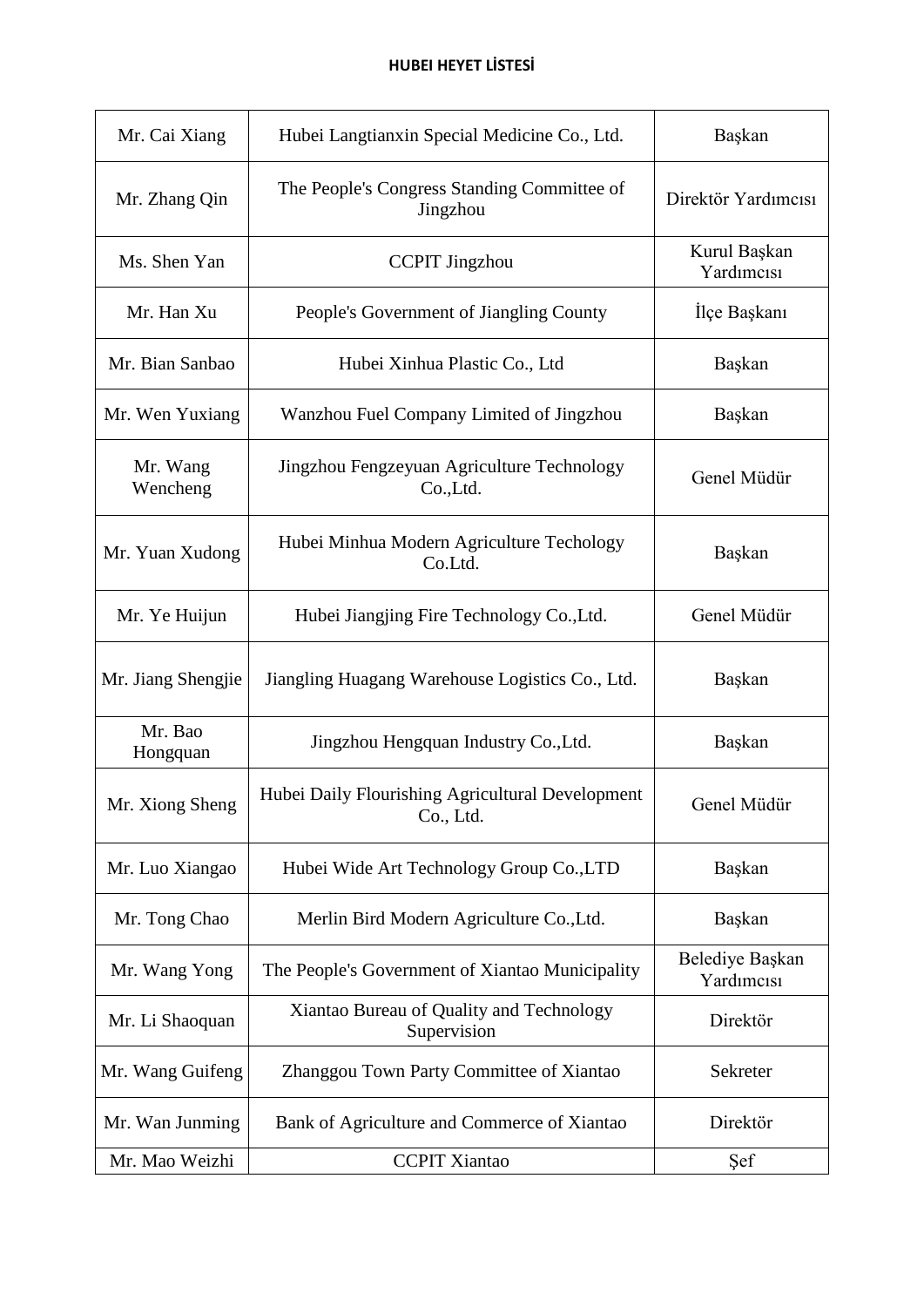| Mr. Xiao Jinzhou      | Hubei Jinwei Machinery Manufacturing Co. Ltd,                          | Başkan                        |
|-----------------------|------------------------------------------------------------------------|-------------------------------|
| Ms. Tan Qunhong       | Hubei Xianmeng Health Protection Commodity<br>Co;Ltd                   | Başkan                        |
| Mr. Yang Ming         | Hubei BiChen Technologies Co., Ltd.                                    | Genel Müdür                   |
| Mr. Wang<br>Huanqing  | Hubei Huishi Plastic Co., Ltd.                                         | Başkan                        |
| Mr. Hu Ping           | Hubei DaYe Communication Equipment Co., Ltd.                           | Başkan                        |
| Mr. Liang<br>Huazhong | Wuhan Newport Hanjiang Container Co., Ltd.                             | Genel Müdür                   |
| Mr. Hu Qinghua        | <b>CCPIT</b> Jingmen                                                   | Kurul Başkan<br>Yardımcısı    |
| Mr. Guo Jianlin       | The People's Government of Jingshan                                    | Belediye Başkan<br>Yardımcısı |
| Mr. Lei Jiayin        | Bureau of Commerce of Dongbao District                                 | Genel Direktör                |
| Mr. Zhao Zhanglei     | Hubei JingJun Building Co., Ltd.                                       | Genel Müdür                   |
| Mr. Li Dahai          | Hubei Sanlei Heavy Industry Co., Ltd.                                  | Başkan                        |
| Mr. Pang Daquan       | Hubei Lianzong Energy Saving Materials Co., Ltd                        | Genel Müdür                   |
| Ms. Hu Yi             | Hubei Lianzong Energy Saving Materials Co., Ltd                        | Kurul Başkan<br>Asistanı      |
| Mr. Li Bing           | Jingmen PuLuTong Supply Chain Management Co.,<br>Ltd.                  | Genel Müdür                   |
| Mr. Gong Zhongyi      | Hubei Zhouhe Ecological Agricultural Industry<br>Development Co., Ltd. | Başkan                        |
| Mr. Zhang Dehua       | Hubei Peng Dun Science and Technology Group<br>Co., Ltd.               | Başkan                        |
| Mr. Zhang Lei         | Hubei Peng Dun Science and Technology Group<br>Co., Ltd.               | Genel Müdür                   |
| Mr. Zhu Qinglin       | Xiangcheng District Party Committee of Xiangyang                       | Sekreter                      |
| Mr. Zhou Junming      | People's Government of Nanzhang County                                 | Savcı Vekili                  |